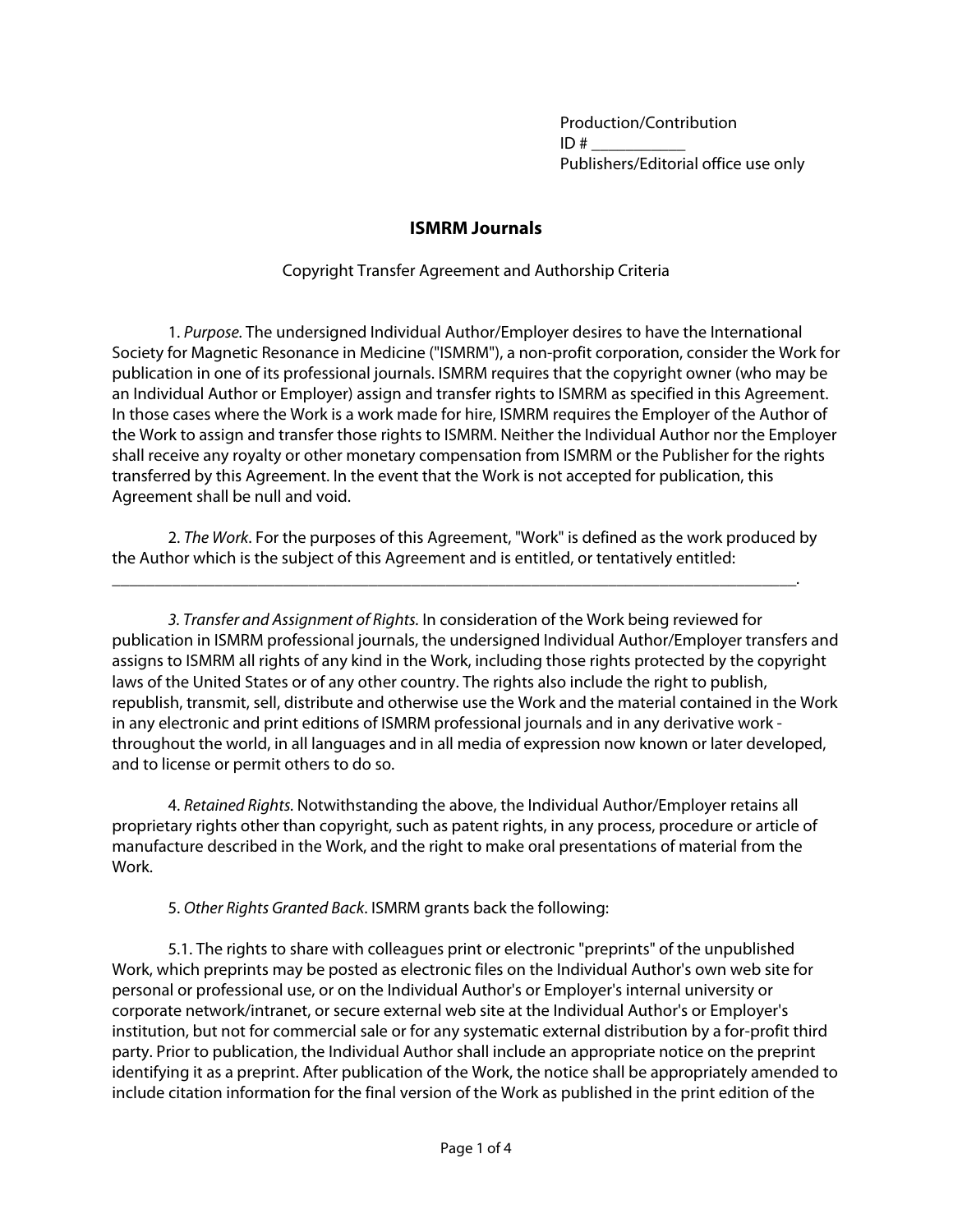Journal and should provide an electronic link to the Journal's WWW site. The Individual Author or Employer shall not update the preprint or replace it with the published version of the Work.

5.2. The right for Individual Authors, without charge, to photocopy or to transmit online or to download, print out and distribute to a colleague a copy of the published Work in whole or in part, for the Individual Author's personal or professional use, for advancement of scholarly or scientific research or study. Individual Authors and Employers may also distribute the Work for corporate informational purposes and may include the Work in information packages included with software and other products offered for license or sale.

5.3. The right to republish, without charge, in print format, all or part of the material from the published Work in a book written or edited by the Individual Author.

5.4. The right to use selected figures and tables, and selected text (up to 250 words, exclusive of the abstract) from the Work, for the Individual Author's own teaching purposes, or for incorporation within another work by the Individual Author.

5.5. The right to include the Work in a compilation for classroom use (course packs) to be distributed to students at the Individual Author's institution free of charge or to be stored in electronic format in data rooms for access by students at the Individual Author's institution as part of their course work and for in-house training programs at the Individual Author's employer.

6. Individual Author/Employer Representations. The Individual Author/Employer represents and warrants that the Work is the Individual Author/Employer's original work and that the individual signing this Agreement has full authority to sign and transfer all rights specified in this Agreement and that the Work contains no libelous statements, statements which infringe upon the privacy rights of others, material containing any matter which might be harmful to others or material which is otherwise unlawful. Further, the Individual Author/Employer warrants the Work has not been previously published except for excerpts for which permission has been obtained for the publication of the Work as contemplated by this Agreement. If the Individual Author prepared the Work with others, each co-author is required to sign this Agreement as a separate Individual Author.

7. Authorship Criteria: ISMRM Journals use the authorship criteria described by the International Committee of Medical Journal Editors (ICMJE), which state that authorship credit should be based on:

1) substantial contributions to conception and design, acquisition of data, or analysis and interpretation of data;

2) drafting the article or revising it critically for important intellectual content; and

3) final approval of the version to be published.

Authors signing this form attest that they meet authorship criteria 1, 2, and 3 for the Work.

8. U.S. Government Employees. A Work prepared by a U.S. government employee, as part of the employee's official duties, or which is an official U.S. Government publication is called a "U.S. Government work," and is in the public domain in the United States. In such case, the employee shall sign the certification on page 5.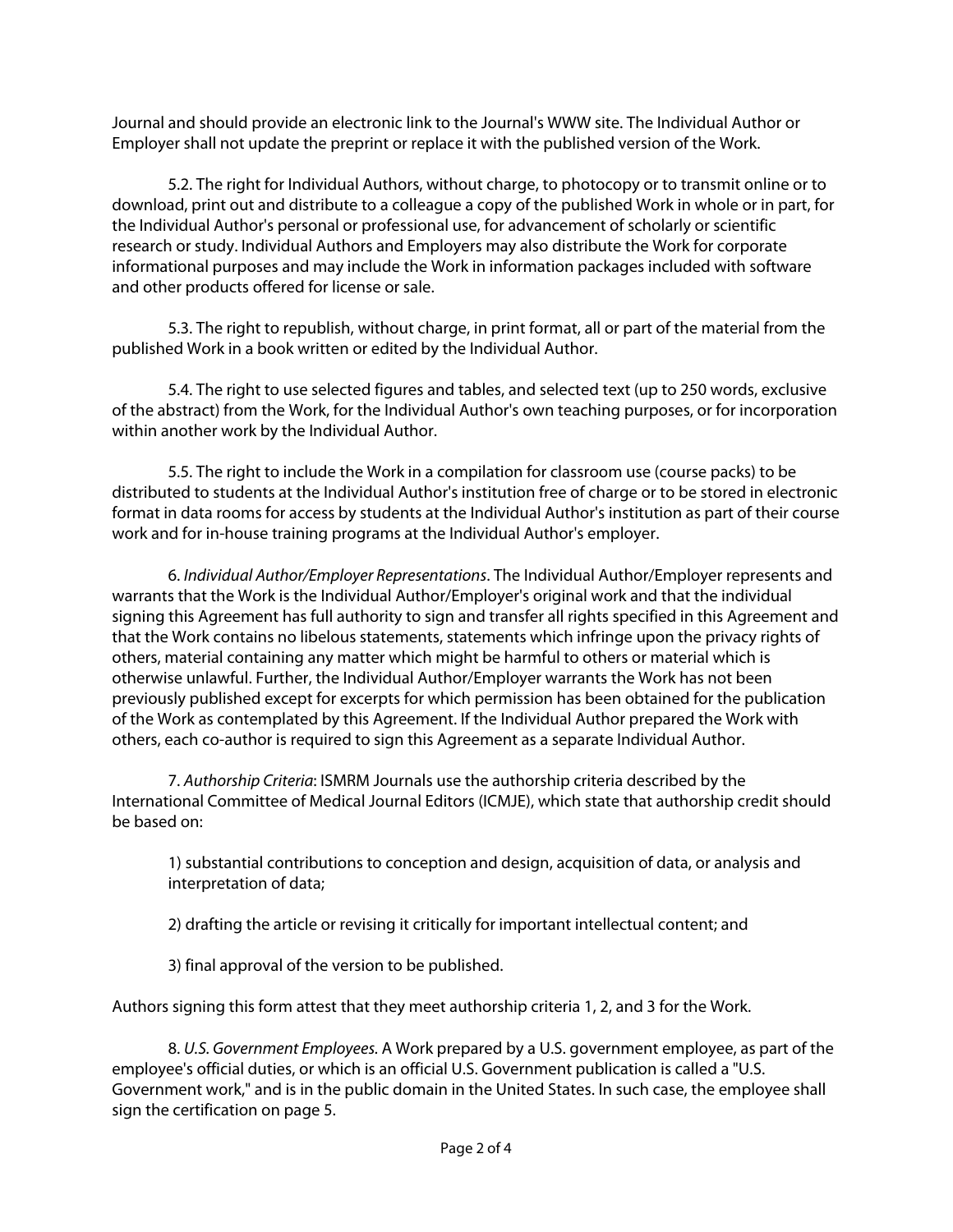9. Signing This Agreement. This Agreement must be signed by each Author or each Employer. If the Work was prepared by a U.S. Government employee as part of the employee's duties, the employee must sign the certification on page 5. Use additional forms, if necessary.

| Dated: ________________________ | Individual Author:<br><u> 1989 - Johann Barbara, martin da kasas a</u>                      |
|---------------------------------|---------------------------------------------------------------------------------------------|
|                                 | [Type or Print Name]                                                                        |
|                                 | Individual Author:<br><u> 1980 - Johann John Stone, mars eta biztanleria (</u>              |
|                                 | [Type or Print Name]                                                                        |
|                                 | <b>Individual Author:</b><br><u> 1989 - Johann Barbara, margaret eta idazlea (h. 1989).</u> |
|                                 | [Type or Print Name]                                                                        |
| Dated: _______________________  | Individual Author:                                                                          |
|                                 | [Type or Print Name]                                                                        |
|                                 | Individual Author:                                                                          |
|                                 | [Type or Print Name]                                                                        |
|                                 | Individual Author:                                                                          |
|                                 | [Type or Print Name]                                                                        |
| Dated: _______________________  | Employer:                                                                                   |
|                                 | [Type or Print Name]                                                                        |